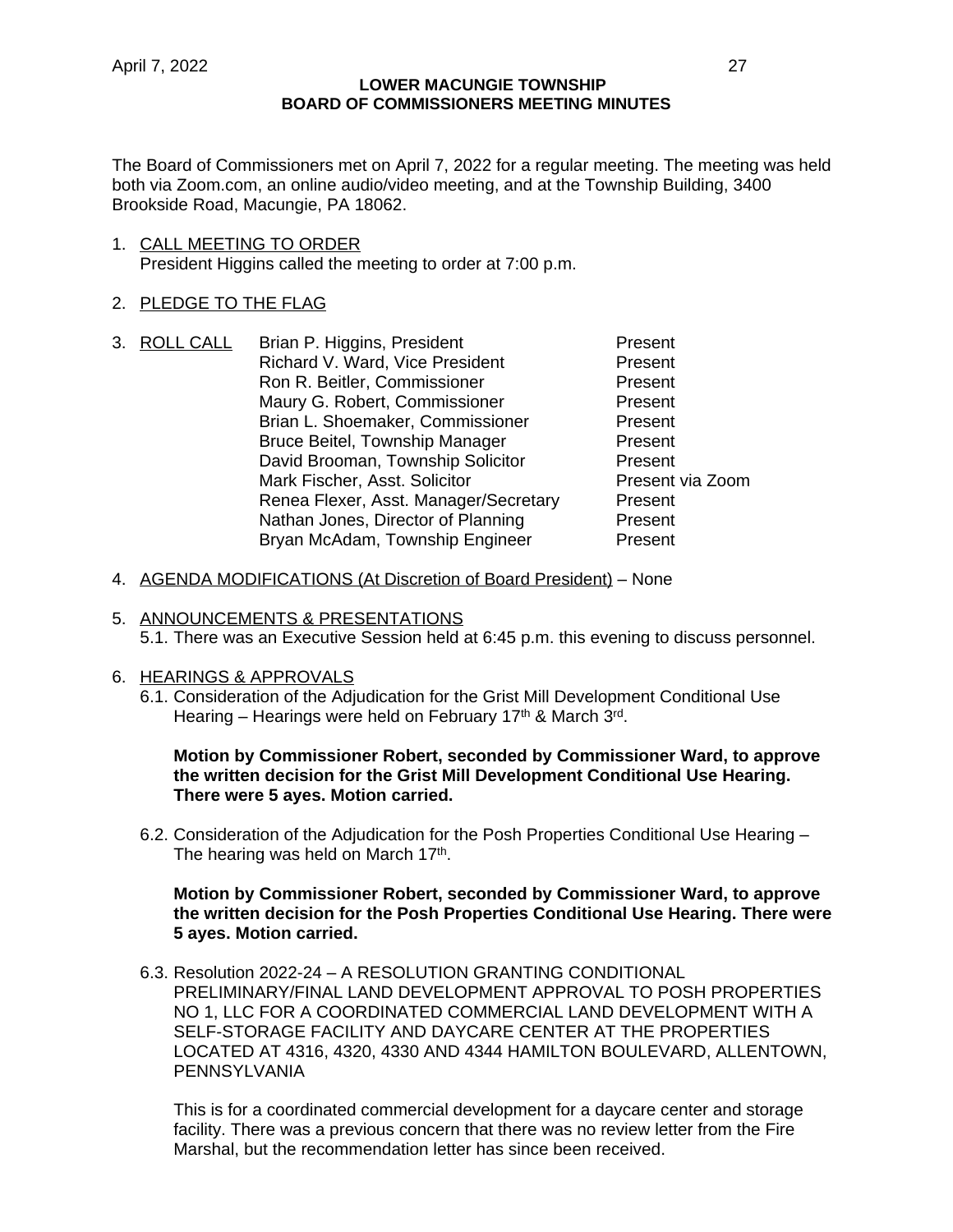### **Motion by Commissioner Robert, seconded by Commissioner Ward, to approve Resolution 2022-24. There were 5 ayes. Motion carried.**

6.4. Consideration of Sewer Planning Module for Posh Properties Commercial Development

**Motion by Commissioner Robert, seconded by Commissioner Ward, to approve the Sewer Planning Module for the Posh Propertied Commercial Development. There were 5 ayes. Motion carried.**

- 7. PUBLIC COMMENT ON NON-AGENDA TOPICS
	- 7.1. County Executive, Phillips Armstrong, introduced Yorman De La Rosa, Community Liaison. This is a newly created position as Mr. Armstrong feels it's important to keep a connection with municipalities. The county recently processed 1,500 small business and fire company grants. No Board members had any questions of Mr. Armstrong.
- 8. COMMUNICATIONS
	- 8.1. Olen Biehl, 1520 S. Krocks Road Resignation from the Public Safety Commission

**Motion by Commissioner Robert, seconded by Commissioner Ward, to regretfully accept the resignation of Olen Biehl from the Public Safety Commission. There were 5 ayes. Motion carried.**

9. APPOINTMENTS TO VARIOUS BOARDS, COMMITTEES, AND COMMISSIONS – None

### 10. APPROVAL OF MINUTES OF PREVIOUS MEETING(S)

**Motion by Commissioner Robert, seconded by Commissioner Ward, to approve the March 17, 2022 minutes as drafted. There were 5 ayes. Motion carried.**

### 11. APPROVAL OF TRANSFERS, BILL LIST AND PAYROLL

11.1. Mr. Beitel reviewed the April 7, 2022 Bill List.

|     |                           |              |    | <b>Total Funds</b>     | \$810,821.58 |
|-----|---------------------------|--------------|----|------------------------|--------------|
|     | 132   Federal Grants Fund |              |    | 36   Developers Escrow | \$43,685.61  |
|     | 30 Capital Projects Fund  | \$44,272.53  |    | 01 Payroll             | \$166,285.69 |
|     | 19 Debt Service Fund      |              | 37 | Developers Impact      |              |
| l08 | Sewer Fund                | \$9,453.35   |    | 35  Liquid Fuels       | \$19,329.09  |
| 01  | General Fund              | \$524,653.29 |    | 33 Open Space Fune     | 3142.02      |
|     |                           |              |    |                        |              |

**Motion by Commissioner Robert, seconded by Commissioner Ward, to approve the April 7, 2022 Bill List as drafted. There were 5 ayes. Motion carried.**

### 12. DEPARTMENTAL MATTERS

- 12.1. **Engineering**
	- 12.1.1. Consideration of the following bid awards, all of which were discussed at the last Workshop and are recommended to award.
		- 12.1.1.1. Sewer Lateral Cleanout Installation Project There were five bids.

**Motion by Commissioner Robert, seconded by Commissioner Ward, to award the Sewer Lateral Cleanout Installation Project Bid to Wexcon, Inc. in the amount of \$160,225. There were 5 ayes. Motion carried.**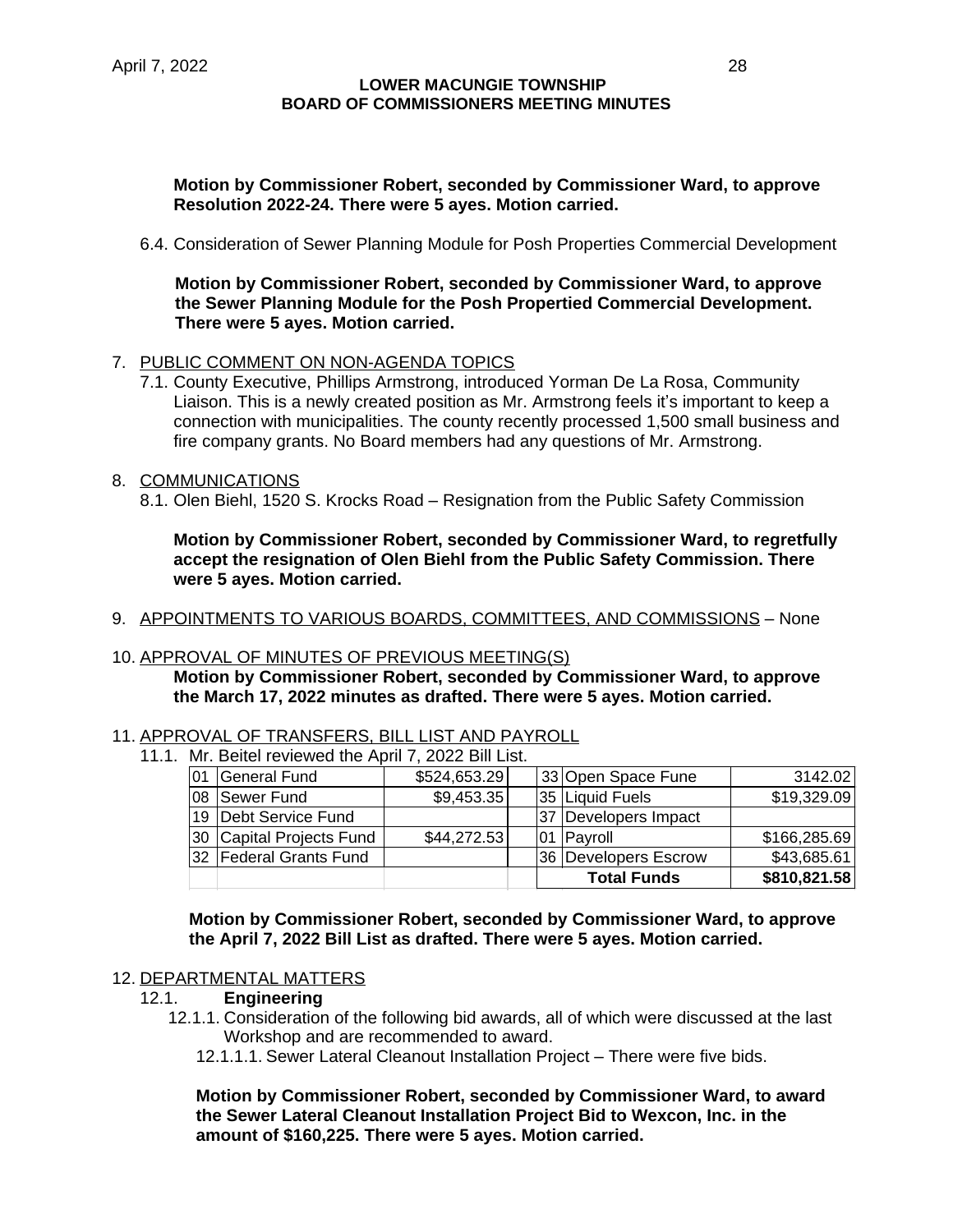12.1.1.2. Cross Creek Road Drainage Improvements Project – There were five bids.

**Motion by Commissioner Robert, seconded by Commissioner Ward, to award the Cross Creek Road Drainage Improvements Project Bid to Stonewood Landshaping in the amount of \$107,935. There were 5 ayes. Motion carried.**

12.1.1.3. Maulfair Drive Drainage Improvements Project – There were four bids.

**Motion by Commissioner Robert, seconded by Commissioner Ward, to award the Maulfair Drive Drainage Improvements Project Bid to Anrich, Inc. in the amount of \$395,899. There were 5 ayes. Motion carried.**

12.1.1.4. Chip Seal/Quick Set Fog Seal Project – There was one bid.

**Motion by Commissioner Robert, seconded by Commissioner Ward, to award the Chip Seal/Fog Seal Program Bid to Asphalt Maintenance Solutions in the amount of \$265,556.02. There were 5 ayes. Motion carried.**

12.1.1.5. Micro Surfacing Paving Project – There was one bid.

**Motion by Commissioner Robert, seconded by Commissioner Ward, to award the Micro Surfacing Paving Project to Asphalt Maintenance Solutions in the amount of \$391,895.22. There were 5 ayes. Motion carried.**

12.1.1.6. Crack Sealing Program – There was one bid.

**Motion by Commissioner Robert, seconded by Commissioner Ward, to award the Crack Sealing Program Bid to Asphalt Maintenance Solutions in the amount of \$128,412. There were 5 ayes. Motion carried.**

12.1.1.7. Ultra-Thin Bonded Wearing Course Program – There was one bid received.

**Motion by Commissioner Robert, seconded by Commissioner Ward, to award the Ultra-Thin Bonded Wearing Course Program Bid to Asphalt Maintenance Solutions in the amount of \$290,093.54. There were 5 ayes. Motion carried.**

It was noted that each Township road is addressed with maintenance once every seven years. There are 135 miles of Township roads.

- 12.2. Engineer's Report No further report.
- 12.3. **Planning**
	- 12.3.1. Resolution 2022-25 RESOLUTION MODIFYING AND AMENDING THE PRELIMINARY/FINAL LAND DEVELOPMENT APPROVAL SET FORTH IN RESOLUTION NOS. 2005-81 AND 2015-18 FOR THE DEVELOPMENT AT 1445 WEILERS ROAD COMMONLY KNOWN AS SCHAEFER RUN COMMONS TO PROVIDE A WAIVER FROM THE TOWNSHIP CODE AND ALLOW THE USE OF HDPE STORM SEWER PIPE

The developer of Schaefer Run Commons requests a waiver from the requirement of concrete storm water pipe and to use HDPE pipe. The resolution approves a waiver, except at certain noted connection points.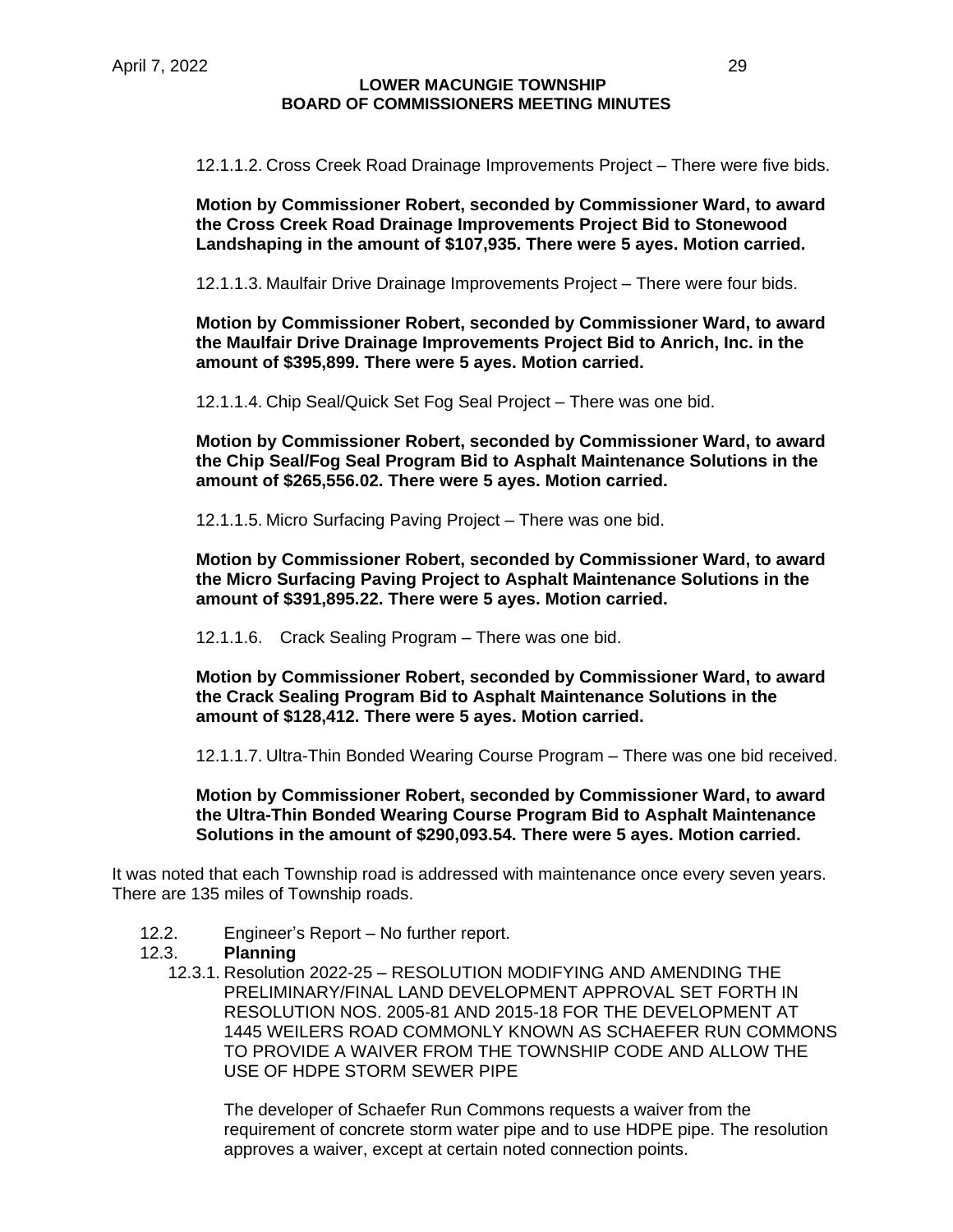### **Motion by Commissioner Robert, seconded by Commissioner Ward, to approve Resolution 2022-25. There were 5 ayes. Motion carried.**

12.3.2. Resolution 2022-26 – A RESOLUTION REDUCING FINANCIAL SECURITY FOR THE STONE HILL MEADOWS PHASE 2 FINAL SUBDIVISION AND LAND DEVELOPMENT

### **Motion by Commissioner Robert, seconded by Commissioner Ward, to approve Resolution 2022-26. There were 5 ayes. Motion carried.**

12.3.3. Consideration for Staff to Attend the Zoning Hearing Board Hearing in Regards to the Appeal of DNJ Property, LLC, Appeal No. 12-2022 – This is minor subdivision for three dwelling unit lots at the corner of Willow Lane and Sauerkraut Lane. The farmhouse and barn would remain and one newly created lot is out of the flood zone, but the other new lot would be in the 500 year flood zone, which needs a variance.

### **Motion by Commissioner Robert, seconded by Commissioner Ward, to allow Manager Beitel to direct staff to attend the Zoning Hearing Board meeting in regards to the Appeal of DNJ Property, LLC, Appeal No. 12-2022. There were 5 ayes. Motion carried.**

12.3.4. Planner's Report: 1) The agenda is online for the April 12<sup>th</sup> Planning Commission meeting.

## 12.4. **Solicitor**

12.4.1. Resolution 2022-08 – A RESOLUTION CONFIRMING ACCEPTANCE OF A DEED OF CONFIRMATION FOR A PORTION OF THE RIGHT OF WAY FOR KROCKS COURT WHICH IS ALREADY IN USE AS A RIGHT OF WAY PURSUANT TO THE REQUEST OF THE LEHIGH COUNTY GIS OFFICE AND SHOWN ON THE FINAL APPROVED PLAN AS "EXISTING RIGHT OF WAY, KROCKS COURT"

This Resolution was tabled on February 3, 2022. The Shepherd's Corner land development project was approved in 2009 and modified in 2020 and this Resolution approves a small portion of Right of Way on Krocks Court.

### **Motion by Commissioner Robert, seconded by Commissioner Ward, to approve Resolution 2022-08. There were 5 ayes. Motion carried.**

12.4.2. Solicitor's Report – No further report.

### 12.5. **Township Manager**

12.5.1. Consideration to Reject All Bids and Rebid the Grass Cutting Project – There were two bids received and after review, staff recommends to reject all bids and rebid.

**Motion by Commissioner Robert, seconded by Commissioner Ward, to reject all bids for the Grass Cutting Project and rebid. There were 5 ayes. Motion carried.**